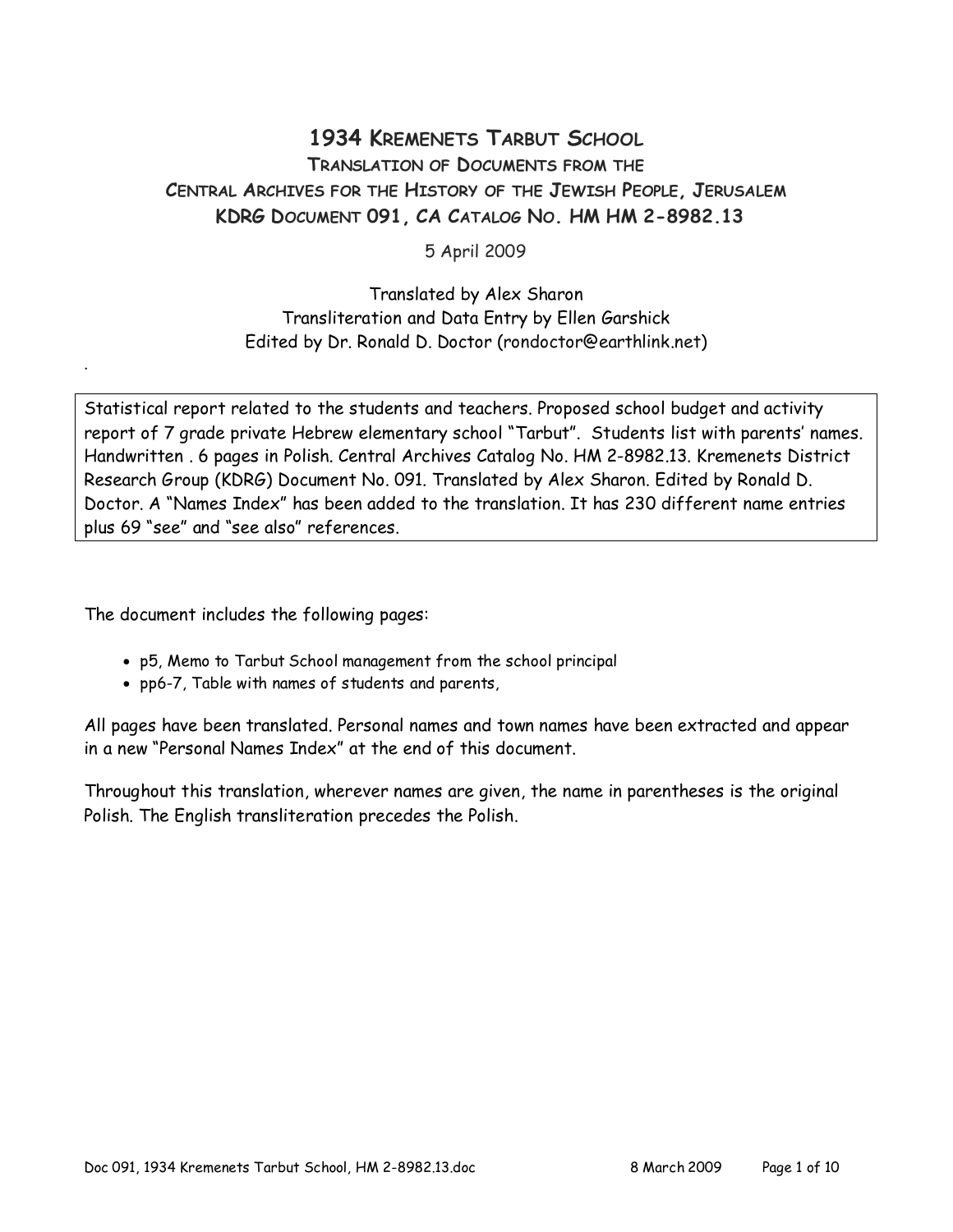[p 5] WATNA SZKOŁA HEBRAJSKA stow. "TARBUT"  $954<sub>1</sub>$ **m. KRZEMIENIEC** 

Copy

Private Hebrew School Association "Tarbut" Date: 29 September 1934 File No.34-5 Town of Kremenets

> To The Management of Seven Graded Public School No.4 in Kremenets

Following this letter of the school management, please find an attached list of children born in years 1926, 1927 and 1928 who are attending our school.

> Kieroronik szkoly School Principal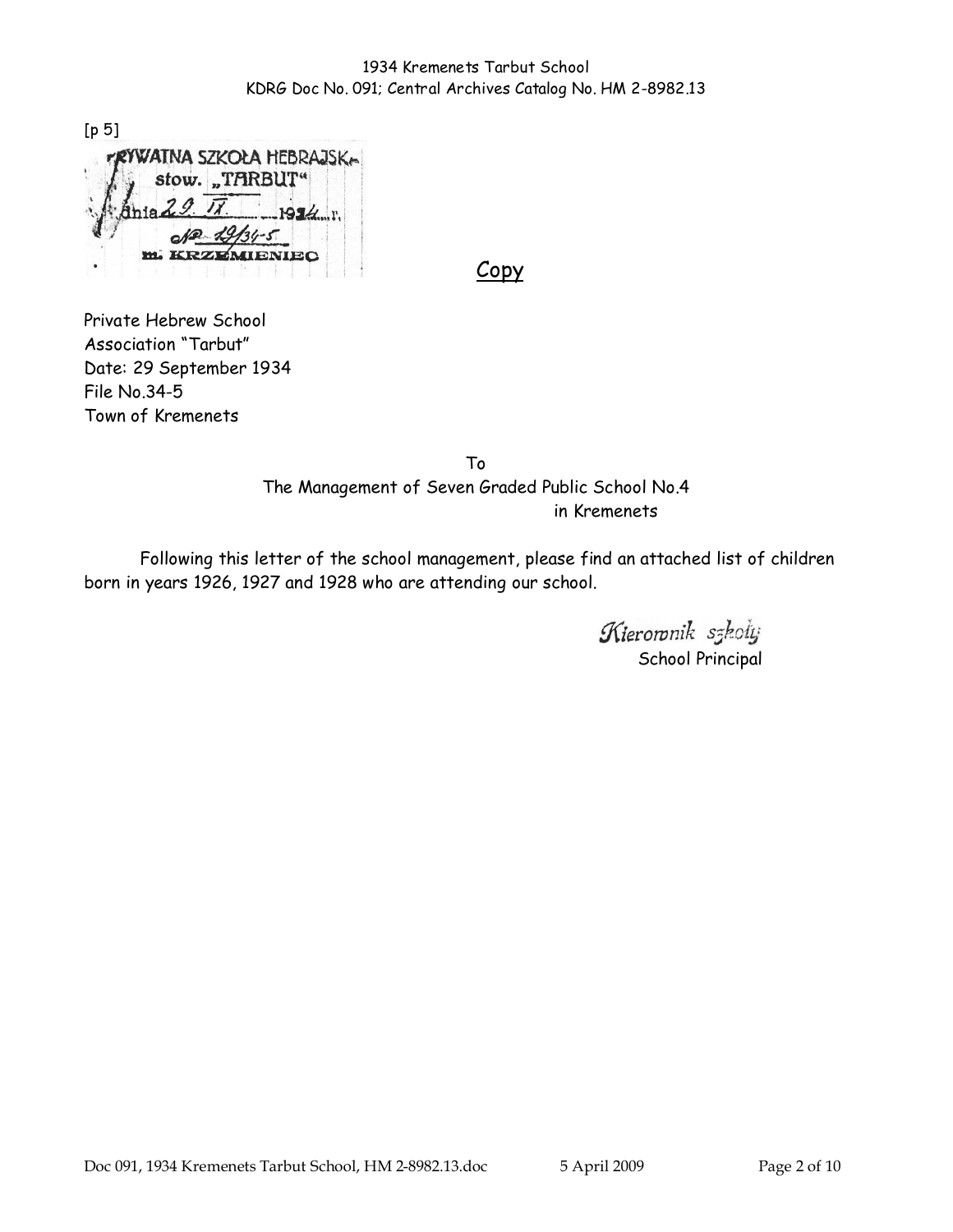[p. 6]

## List of children attending Private School "Tarbut" that were born in years 1926, 1927 and 1928

|             |                    | ---------KDRG Transliteration ----------- |                                   |                                  |                                |                |                                   |                                         |
|-------------|--------------------|-------------------------------------------|-----------------------------------|----------------------------------|--------------------------------|----------------|-----------------------------------|-----------------------------------------|
| <b>Page</b> | Line<br><u>No.</u> | <b>Surname</b>                            | Student's<br>Given<br><b>Name</b> | Parent's<br>Given<br><b>Name</b> | Student's<br><b>Birth Year</b> | <b>Surname</b> | <b>Student's</b><br>Given<br>Name | <b>Parent's</b><br>Given<br><b>Name</b> |
| 6A          | 1                  | Averbukh                                  | Liba                              | Beyla                            | 1926                           | Averbuch       | Luba                              | Bejla                                   |
| 6A          | $\overline{2}$     | Baytsh                                    | Hirsh                             | Itsik                            | 1926                           | Bajcz          | Hersz                             | Icek                                    |
| 6A          | 3                  | <b>Barats</b>                             | Simche                            | Aleksander                       | 1926                           | <b>Barac</b>   | Symcha                            | Aleksander                              |
| 6A          | 4                  | <b>Barbas</b>                             | Gerta                             | Leybish                          | 1926                           | <b>Barbes</b>  | Gerta                             | Lejbisz                                 |
| 6A          | 5                  | Barshap                                   | Yehudit                           | Fishel                           | 1926                           | Barszap        | Ides                              | Fiszel                                  |
| 6A          | 6                  | Benderski                                 | Shlome                            | Shmuel                           | 1926                           | Benderski      | Szloma                            | Szmul                                   |
| 6A          | $\overline{7}$     | Benderski                                 | Shmuel                            | Moshe-Ber                        | 1926                           | Benderski      | Szmul                             | Mojsze-Ber                              |
| 6A          | 8                  | Binshtak                                  | Mendil                            | Ayzik                            | 1926                           | Binsztok       | Mendel                            | Ajzyk                                   |
| 6A          | 9                  | Bukhshteyn                                | Vitsya                            | Pesach                           | 1926                           | Buchsztejn     | Wicia                             | Pejsach                                 |
| 6A          | 10                 | Bumazhnik                                 | Shmuel                            | Yakov                            | 1926                           | Bumażnik       | Szmul                             | Jankiel                                 |
| 6A          | 11                 | <b>Bik</b>                                | Keyle-<br>Dvore                   | <b>Bentsion</b>                  | 1926                           | Byk            | Kejla-Dvojra                      | Bencion                                 |
| 6B          | 12                 | Tsvik                                     | Lila                              | Leyb                             | 1926                           | Cwik           | Lila                              | Lejb                                    |
| 6B          | 13                 | Epelboym                                  | Yechiel                           | Yosef                            | 1926                           | Epelbojm       | Jechiel                           | Josif                                   |
| 6B          | 14                 | Epshteyn                                  | Leyb                              | Nachman                          | 1926                           | Epsztejn       | Lejb                              | Nachman                                 |
| 6B          | 15                 | Fayer                                     | Hirsh                             | Avraham                          | 1926                           | Fajer          | Hersz                             | Abram                                   |
| 6B          | 16                 | Fayer                                     | Leyzir                            | Aleksander                       | 1926                           | Fajer          | Lejzer                            | Aleksander                              |
| 6B          | 17                 | Feldman                                   | Beril                             | Avraham                          | 1926                           | Feldman        | Berel                             | Abram                                   |
| 6B          | 18                 | Figler                                    | Asna                              | Chayim                           | 1926                           | Figler         | Asna                              | Chaim                                   |
| 6B          | 19                 | Fingerut                                  | Itschak                           | Fridel                           | 1926                           | Fingerut       | Icchok                            | Fridel                                  |
| 6B          | 20                 | Fishman                                   | Beyla                             | Shlome                           | 1926                           | Fiszman        | Bejla                             | Szloma                                  |
| 6B          | 21                 | Fishman                                   | Yisrael                           | Ber                              | 1926                           | Fiszman        | Srul                              | Ber                                     |
| 6B          | 22                 | Geyer                                     | Yitschak                          | Fridel                           | 1926                           | Gejer          | Icchok                            | Fridel                                  |
| 6B          | 23                 | Geyer                                     | Pesye                             | Meir                             | 1926                           | Gejer          | Pesia                             | Mejer                                   |
| 6B          | 24                 | Gelbakh                                   | Hinda                             | Moshe-<br>Hirsh                  | 1926                           | Gelbach        | Hinda                             | Mojsze-<br>Hersz                        |
| 6B          | 25                 | Holtsman                                  | Leye                              | Hirsh                            | 1926                           | Golcman        | Leja                              | Hersz                                   |
| 6B          | 26                 | Hafman                                    | Mendil                            | <b>Hirts</b>                     | 1926                           | Hopman         | Mendel                            | Herc                                    |
| 6A          | 27                 | Idises                                    | Sore                              | Shamay                           | 1926                           | Idises         | Sara                              | Szamaj                                  |
| 6A          | 28                 | Yadushliver                               | Zisa                              | Nachman                          | 1926                           | Jaduszliwer    | Zysie                             | Nachman                                 |
| 6A          | 29                 | Kleyner                                   | Hirsh                             | Aleksander                       | 1926                           | Klejner        | Hersz                             | Aleksander                              |
| 6A          | 30                 | Sandesberg                                | Yitschak                          | Binyamin                         | 1926                           | Sandesberg     | Icchok                            | Benjamin                                |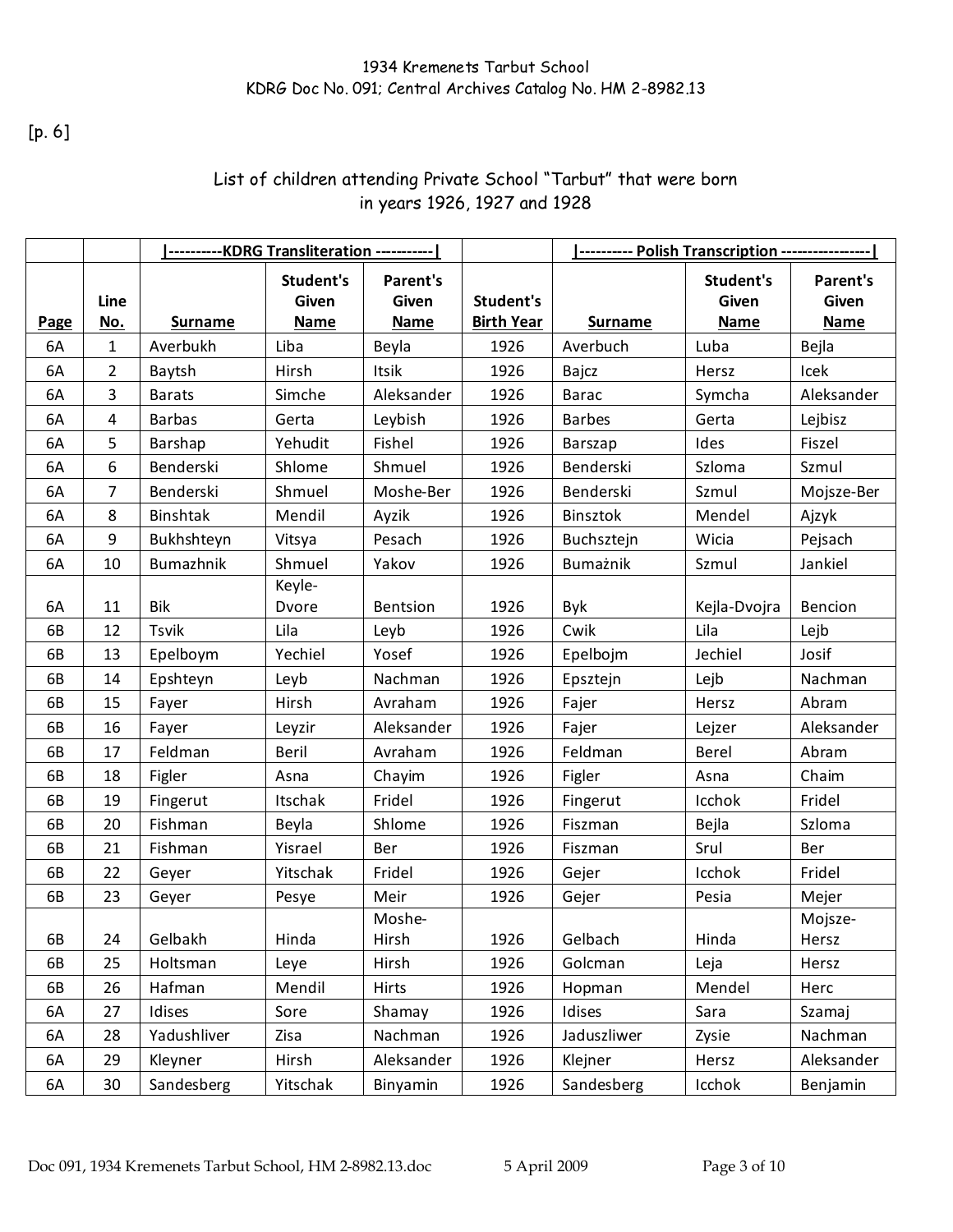|      |                    | ----- <u>-----KDRG Transliteration -----------</u> |                                   |                                  |                                | <b>1---------- Polish Transcription ----------------  </b> |                                   |                                  |
|------|--------------------|----------------------------------------------------|-----------------------------------|----------------------------------|--------------------------------|------------------------------------------------------------|-----------------------------------|----------------------------------|
| Page | Line<br><u>No.</u> | <b>Surname</b>                                     | Student's<br>Given<br><b>Name</b> | Parent's<br>Given<br><b>Name</b> | Student's<br><b>Birth Year</b> | <b>Surname</b>                                             | Student's<br>Given<br><b>Name</b> | Parent's<br>Given<br><b>Name</b> |
|      |                    |                                                    |                                   |                                  |                                |                                                            |                                   |                                  |
| 6A   | 31                 | Likhtenshteyn                                      | <b>Tsalel</b>                     | Chayim                           | 1926                           | Lichtensztejn                                              | Calel                             | Chaim                            |
| 6A   | 32                 | Livak                                              | Mendil                            | Moshe                            | 1926                           | Livak                                                      | Mendel                            | Mojsze                           |
| 6A   | 33                 | Plem                                               | Shmuel                            | Ovshie                           | 1926                           | Plem                                                       | Szmul                             | Owszyja                          |
| 6A   | 34                 | Poyzner                                            | Nechame                           | Avraham                          | 1926                           | Pojzner                                                    | Nechama                           | Abram                            |
| 6A   | 35                 | Poler                                              | Anshil                            | Yakov                            | 1926                           | Poler                                                      | Anszel                            | Jankiel                          |
| 6A   | 35a                | Portnoy                                            | Beyla                             | Fishel                           | 1926                           | Portnoj                                                    | Bejla                             | Fiszel                           |
| 6A   | 36                 | Rader                                              | Zisa                              | Yosef                            | 1926                           | Rader                                                      | Zuś                               | Jósef                            |
| 6B   | 37                 | Kayzer                                             | Yakov                             | Mikhel                           | 1926                           | Kajzer                                                     | Jakób                             | Mechel                           |
| 6B   | 38                 | Rapapart                                           | Chana                             | Chaya                            | 1926                           | Rapoport                                                   | Chana                             | Chaja                            |
| 6B   | 39                 | Roykh                                              | Shalom                            | Duvid                            | 1926                           | Rojch                                                      | Szulim                            | Dawid                            |
| 6B   | 40                 | Shapinka                                           | Yisrael                           | Melekh                           | 1926                           | Szapinka                                                   | Srul                              | Melech                           |
| 6B   | 41                 | Shapaval                                           | Moshe                             | Itsik                            | 1926                           | Szapoval                                                   | Mojsze                            | Icek                             |
| 6B   | 42                 | Sheynker                                           | Shmeril                           | Moshe                            | 1926                           | Szejnkier                                                  | Szmerel                           | Mojsze                           |
| 6B   | 43                 | Shrentsel                                          | Yakov                             | Perets                           | 1926                           | Szrencel                                                   | Jakób                             | Perec                            |
| 6B   | 44                 | Sher                                               | Shmuel                            | Akiva                            | 1926                           | Szer                                                       | Szmul                             | Akiba                            |
| 6B   | 45                 | Terin                                              | Hirsh                             | Yakov                            | 1926                           | Terin                                                      | Hersz                             | Jankiel                          |
| 6B   | 46                 | Vaynshteyn                                         | Hirsh                             | Duvid                            | 1926                           | Wajnsztejn                                                 | Hersz                             | Dawid                            |
| 6B   | 47                 | Vayser                                             | Ester                             | Moshe                            | 1926                           | Wajser                                                     | Ester                             | Mojzesz                          |
| 6B   | 48                 | Veytsis                                            | Ayzik                             | Yakov                            | 1926                           | Wejcis                                                     | Ajzyk                             | Jakób                            |
| 6B   | 49                 | Votak                                              | Amos                              | Shlome                           | 1926                           | Wotak                                                      | Amos                              | Szloma                           |
| 6B   | 50                 | Zilberberg                                         | Ela                               | Yakov                            | 1926                           | Zylberberg                                                 | Ela                               | Jakób                            |
| 6B   | 51                 | Barshap                                            | Etya                              | Hirsh                            | 1927                           | Barszap                                                    | Etia                              | Hersz                            |
| 6B   | 52                 | Barshap                                            | Itsik                             | Ber                              | 1927                           | Barszap                                                    | Icek                              | Ber                              |
| 6B   | 53                 | <b>Barbas</b>                                      | Yakov                             | Yisrael                          | 1927                           | <b>Barbus</b>                                              | Jakób                             | Srul                             |
| 6B   | 54                 | Benderski                                          | Shlome                            | Avraham<br>Duvid                 | 1927                           | Benderski                                                  | Szloma                            | Avrum<br>Dawid                   |
| 6C   | 55                 | Binshtak                                           | Shmuel                            | Aba                              | 1927                           | Binsztok                                                   | Szmul                             | Aba                              |
| 6C   | 56                 | <b>Borsuk</b>                                      | Ayzak                             | Yakov                            | 1927                           | <b>Borsuk</b>                                              | Izak                              | Jankiel                          |
| 6C   | 57                 | Bukhshteyn                                         | Pesye                             | Aharon                           | 1927                           | Buchsztejn                                                 | Pesia                             | Aron                             |
| 6C   | 57a                | Tsoyrif                                            | Zisa                              | Mikhel                           | 1927                           | Cojref                                                     | Zysie                             | Mechel                           |
| 6C   | 58                 | Dakhshleger                                        | Chaya                             | Yosef                            | 1927                           | Dachszleger                                                | Chaja                             | Josef                            |
| 6C   | 59                 | Dikhtiar                                           | Sore                              | Yosef                            | 1927                           | Dichtiar                                                   | Sara                              | Josef                            |
| 6C   | 60                 | Dubman                                             | Beyla                             | Ovshie                           | 1927                           | Dubman                                                     | Bejla                             | Owszyja                          |
| 6C   | 61                 | Dubman                                             | Freyda                            | Moshe                            | 1927                           | Dubman                                                     | Frejda                            | Mojsze                           |
| 6C   | 62                 | Feldman                                            | Chayim                            | Avraham                          | 1927                           | Feldman                                                    | Chaim                             | Abram                            |
| 6C   | 63                 | Fishman                                            | Beyla                             | Ovshie                           | 1927                           | Fiszman                                                    | Bejla                             | Owszyja                          |
|      |                    |                                                    |                                   |                                  |                                |                                                            |                                   |                                  |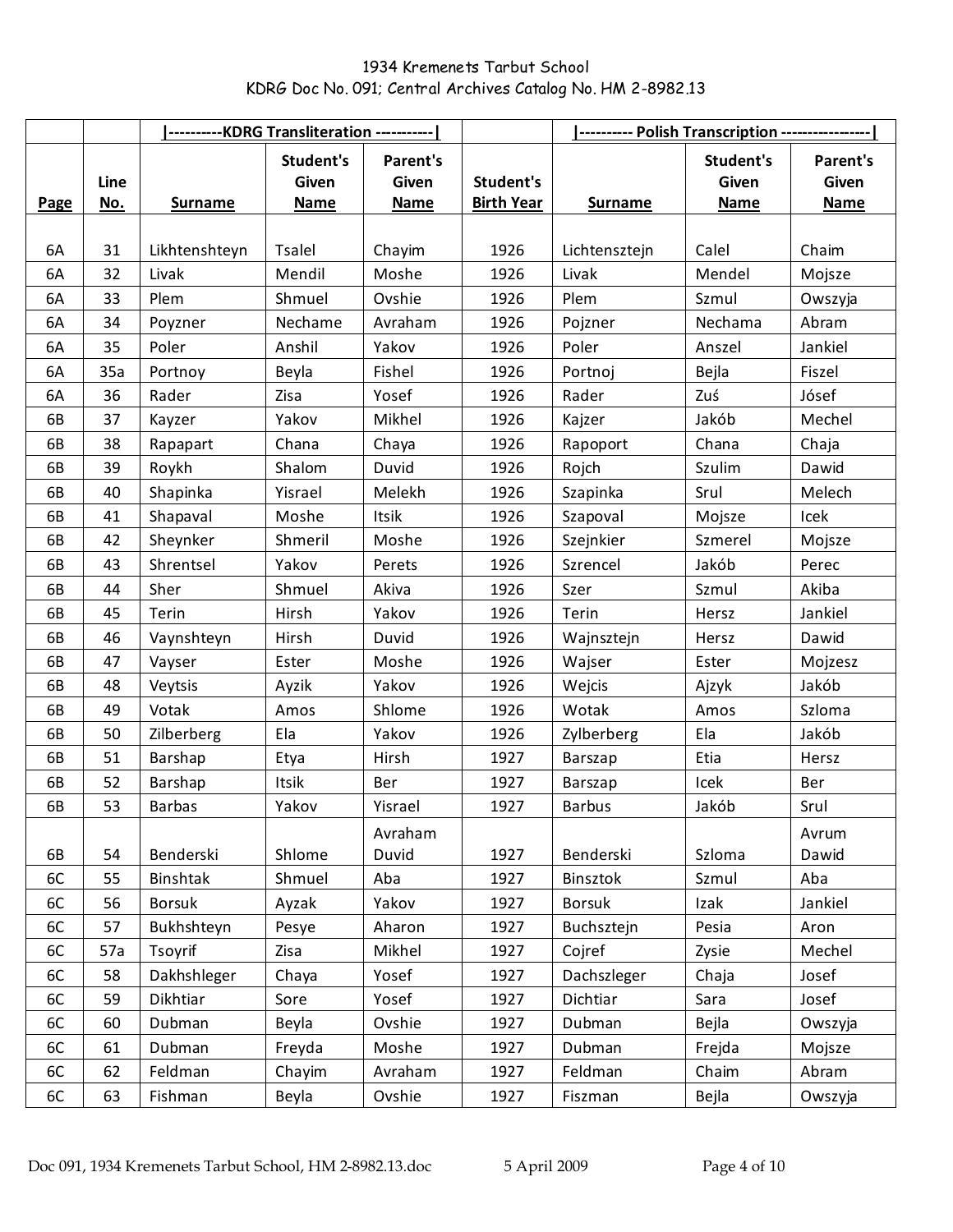|      |                    | <b> ----------KDRG Transliteration -----------  </b> |                                   |                                         |                                | <b>Serview-Polish Transcription -----------------  </b> |                                   |                                  |
|------|--------------------|------------------------------------------------------|-----------------------------------|-----------------------------------------|--------------------------------|---------------------------------------------------------|-----------------------------------|----------------------------------|
| Page | Line<br><u>No.</u> | <b>Surname</b>                                       | Student's<br>Given<br><b>Name</b> | <b>Parent's</b><br>Given<br><b>Name</b> | Student's<br><b>Birth Year</b> | <b>Surname</b>                                          | Student's<br>Given<br><b>Name</b> | Parent's<br>Given<br><b>Name</b> |
| 6C   | 64                 | Halperin                                             | Reyzil                            | Yosef                                   | 1927                           | Galperin                                                | Rejzla                            | Jósef                            |
| 6C   | 65                 | Gefilakhts                                           | Zisa                              | Volf                                    | 1927                           | Gefilachc                                               | Zuś                               | Wolf                             |
| 6C   | 66                 | Gintsberg                                            | Avraham                           | Berish                                  | 1927                           | Gincberg                                                | Abram                             | Bejrisz                          |
| 6D   | 67                 | Gitelman                                             | Miryam                            | Yisrael                                 | 1927                           | Gitelman                                                | Marjam                            | Srul                             |
| 6D   | 68                 | Grinshteyn                                           | Mordekhay                         | Avraham                                 | 1927                           | Grinsztejn                                              | Mordchaj                          | Abram                            |
| 6D   | 69                 | Hakhshteyn                                           | Etil                              | Ozer                                    | 1927                           | Gochsztejn                                              | Etla                              | Ojzer                            |
|      |                    |                                                      |                                   | Chayim-                                 |                                |                                                         |                                   | Chaim-                           |
| 6D   | 70                 | Holts                                                | Shmuel                            | Hirsh                                   | 1927                           | Holc                                                    | Szmul                             | Hersz                            |
| 6D   | 71                 | Koltun                                               | Basya                             | Avraham                                 | 1927                           | Koltun                                                  | <b>Basia</b>                      | Abram                            |
| 6D   | 72                 | Kreyzelman                                           | Malke                             | Leyb                                    | 1927                           | Krejzelman                                              | Malka                             | Lejb                             |
| 6D   | 73                 | Lerner                                               | Manis                             | Chayim                                  | 1927                           | Lerner                                                  | Manes                             | Chaim                            |
| 6D   | 74                 | Lizer                                                | Chaya                             | Beril                                   | 1927                           | Lizer                                                   | Chaja                             | Berl                             |
| 6D   | 75                 | Matovitska                                           | Reyzil                            | Shlome                                  | 1927                           | Matowicka                                               | Rejzel                            | Szloma                           |
| 6D   | 76                 | Meystelman                                           | Moshe                             | Aharon                                  | 1927                           | Mejstelman                                              | Mojzesz                           | Aron                             |
| 6D   | 77                 | Melamed                                              | Zalman                            | Hirsh                                   | 1927                           | Melamed                                                 | Zalman                            | Hersz                            |
| 6D   | 78                 | Mozes                                                | Fayvish                           | [not given]                             | 1927                           | Mozes                                                   | Fajwusz                           | [not given]                      |
| 6D   | 79                 | Pesis                                                | Bentsion                          | Ayzik                                   | 1927                           | Pesis                                                   | Bencion                           | Ajzyk                            |
| 6D   | 80                 | Portnoy                                              | Shabtay                           | Fishel                                  | 1927                           | Portnoj                                                 | Szabsaj                           | Fiszel                           |
| 6D   | 81                 | Ridiker                                              | Lazer                             | Vulf                                    | 1927                           | Ridiker                                                 | Luzor                             | Wolf                             |
| 6C   | 82                 | Rivitsh                                              | Shlome                            | Arye                                    | 1927                           | Riwicz                                                  | Szloma                            | Arje                             |
| 6C   | 83                 | Sarser                                               | Groynim                           | Perets                                  | 1927                           | Sarser                                                  | Grojnem                           | Perec                            |
| 6C   | 84                 | Shapinka                                             | Pinchas                           | Moshe                                   | 1927                           | Szapinko                                                | Pinchas                           | Mojsze                           |
| 6C   | 85                 | Shapiro                                              | Barukh                            | Alter                                   | 1927                           | Szapiro                                                 | Baruch                            | Alter                            |
| 6C   | 86                 | Shekhter                                             | Yosef                             | Duvid                                   | 1927                           | Szechter                                                | Jósef                             | Dawid                            |
| 6C   | 86a                | Shtern                                               | Hirsh                             | Yakov                                   | 1927                           | Sztern                                                  | Hersz                             | Jankiel                          |
| 6C   | 87                 | Vayner                                               | Tova                              | Yakov                                   | 1927                           | Wajner                                                  | Tauba                             | Jankiel                          |
| 6C   | 88                 | Veygman                                              | Yisrael                           | Yosef                                   | 1927                           | Wejgman                                                 | Srul                              | Jósef                            |
| 6C   | 89                 | Zeyger                                               | Yosef                             | Ovshie                                  | 1927                           | Zejger                                                  | Jósef                             | Owszyja                          |
| 6C   | 89a                | Zilber                                               | Yitschak                          | Chayim                                  | 1927                           | Zilber                                                  | Icchok                            | Chaim                            |
| 6C   | 90                 | Zilberberg                                           | Moshe                             | Yakov                                   | 1927                           | Zilberberg                                              | Mojsze                            | Jankiel                          |
| 6C   | 91                 | <b>Barbas</b>                                        | Risa-Leye                         | Leybish                                 | 1928                           | <b>Barbus</b>                                           | Rysia Leja                        | Lejbisz                          |
| 6C   | 92                 | Beznoski                                             | Pinchas                           | Hirsh                                   | 1928                           | Beznoska                                                | Pinchas                           | Hersz                            |
| 6D   | 93                 | Bielahuz                                             | Yakov                             | Shmuel                                  | 1928                           | <b>Bilohus</b>                                          | Jankiel                           | Szmul                            |
| 6D   | 94                 | Dubman                                               | Nachum                            | Moshe                                   | 1928                           | Dubman                                                  | Nuchim                            | Mojsze                           |
| 6D   | 95                 | Figler                                               | Shaya                             | Chayim                                  | 1928                           | Figler                                                  | Szaja                             | Chaim                            |
| 6D   | 96                 | Flaksman                                             | Nachum                            | Zalman                                  | 1928                           | Flaksman                                                | Nuchim                            | Zalmen                           |
| 6D   | 97                 | Furman                                               | Nachum                            | Chayim                                  | 1928                           | Furman                                                  | Nuchim                            | Chaim                            |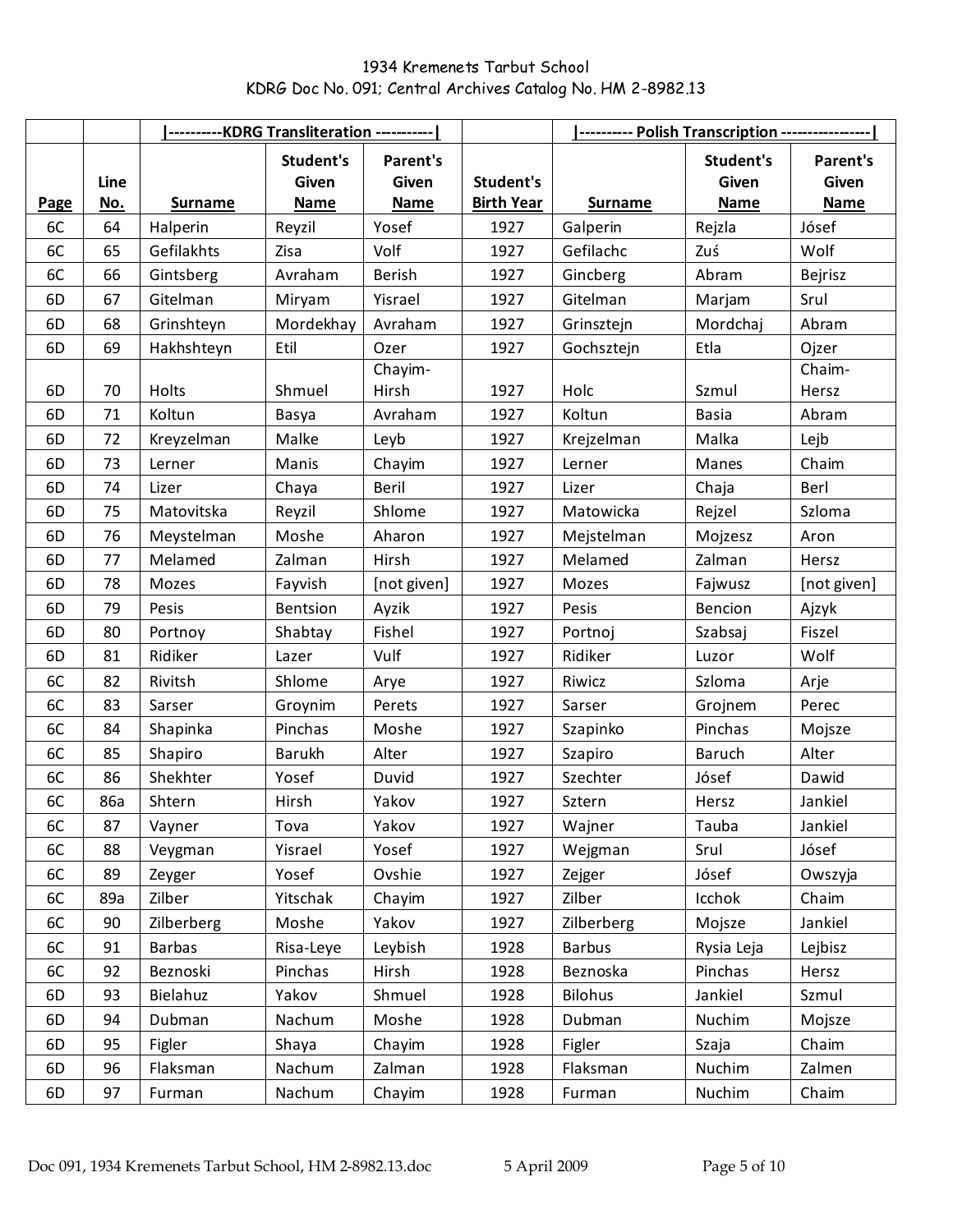|                |                    | ---------KDRG Transliteration ----------- |                                          |                                  |                                |                |                                   |                                  |
|----------------|--------------------|-------------------------------------------|------------------------------------------|----------------------------------|--------------------------------|----------------|-----------------------------------|----------------------------------|
| Page           | Line<br><u>No.</u> | <b>Surname</b>                            | Student's<br><b>Given</b><br><b>Name</b> | Parent's<br><b>Given</b><br>Name | Student's<br><b>Birth Year</b> | <b>Surname</b> | Student's<br>Given<br><b>Name</b> | Parent's<br>Given<br><b>Name</b> |
| 6D             | 98                 | Gelbakh                                   | Yenta                                    | Leybish                          | 1928                           | Gelbach        | Jenta                             | Lejbysz                          |
| 6D             | 99                 | Gitelman                                  | Rachel                                   | Itsik                            | 1928                           | Gitelman       | Rachel                            | Icek                             |
| 6D             | 100                | Grobshteyn                                | Shumya                                   | Yosef                            | 1928                           | Grobsztejn     | Szumia                            | Josef                            |
| 6D             | 101                | Hakhgilerinter                            | Hirsh                                    | Yakov                            | 1928                           | Hochgelernter  | Hersz                             | Jankiel                          |
| 6D             | 102                | Kavtsan                                   | Chava                                    | Hirsh                            | 1928                           | Kabcan         | Chawa                             | Hersz                            |
| 6D             | 103                | Katz                                      | Leyzir                                   | Mordekhay                        | 1928                           | Kac            | Lejzer                            | Mordko                           |
| 6D             | 104                | Katz                                      | Mordekhay                                | Efraim                           | 1928                           | Kac            | Mordche                           | Efraim                           |
| 6D             | 105                | Kagan                                     | Leyb                                     | Yosef                            | 1928                           | Kagan          | Lejb                              | Josef                            |
| 6D             | 106                | Kaplan                                    | Ita                                      | Moshe                            | 1928                           | Kaplan         | Ita                               | Mojsze                           |
| 6D             | 106a               | Kesler                                    | Beyla                                    | Yosef                            | 1928                           | Kesler         | Bejla                             | Josef                            |
| 6D             | 107                | Koltun                                    | Ester                                    | Anshil                           | 1928                           | Koltun         | Estera                            | Anszel                           |
| 6D             | 108                | Kugel                                     | Yosef-Ber                                | Chayim                           | 1928                           | Kugel          | Josef-Ber                         | Chaim                            |
| $\overline{7}$ | 109                | Mover                                     | Yosef                                    | Yakov                            | 1928                           | Mower          | Josef                             | Jankiel                          |
| $\overline{7}$ | 110                | Pizniurek                                 | Beril                                    | Avraham                          | 1928                           | Pizniurik      | Berl                              | Abram                            |
| $\overline{7}$ | 111                | Pizenholts                                | <b>Hirsh</b>                             | Moshe                            | 1928                           | Pizenholc      | Hersz                             | Mojsze                           |
| 7              | 112                | Poyzner                                   | Tsvi                                     | Avraham                          | 1928                           | Pojzner        | Cwi                               | Abram                            |
| $\overline{7}$ | 113                | Shteynman                                 | Pesach                                   | Aharon                           | 1928                           | Sztejnman      | Pesach                            | Aron                             |
| $\overline{7}$ | 113a               | Fishler                                   | Chaya                                    | Sore                             | 1928                           | Fiszler        | Chaja                             | Sara                             |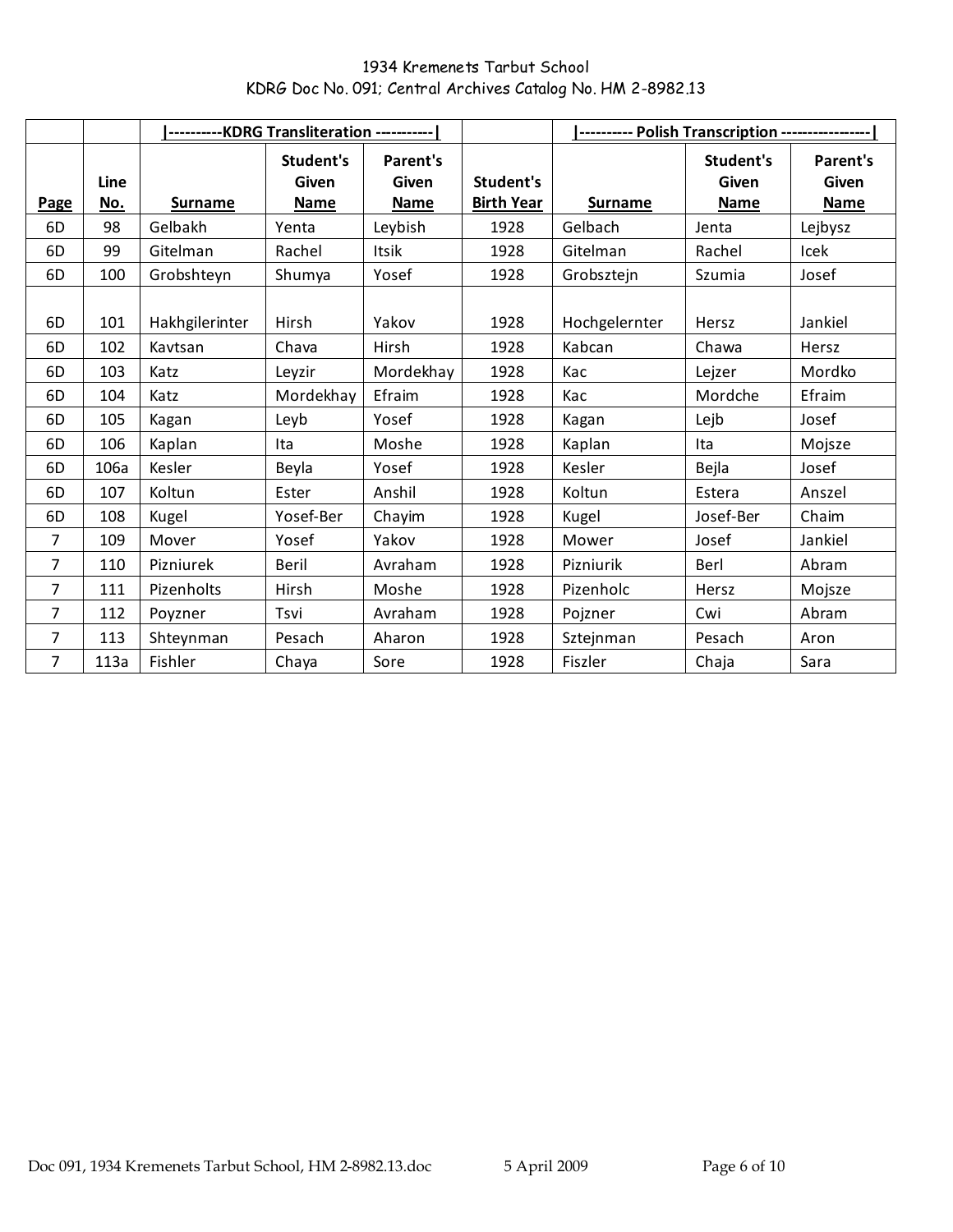# NAME INDEX

NOTE: When both Polish and Hebrew/Yiddish names are given in the text, the transliteration from the Hebrew name is the main entry in this Index. The transliterated Polish name is in parentheses within the main entry. The Polish name also has a separate entry, with a "see" reference to the transliterated Hebrew/Yiddish name. We also have used "see also" references when appropriate. An asterisk following a woman's surname indicates it is her married name.

Averbuch, see Averbukh

Averbukh, Liba (Averbuch, Luba), 6A/1 Averukh, Beyla (Averbuch, Bejla), 6A/1 Bajcz, see Baytsh Barats, Simche (Barac, Symcha), 6A/3 Barbas, Gerta (Barbes, Gerta), 6A/4 Barbas, Leybish (Barbes, Lejbisz), 6A/4 Barbas, Leybish (Barbus, Lejbisz), 6C/91 Barbas, Risa Leye (Barbus, Rysia Leja), 6C/91 Barbas, Yakov (Barbus, Jakób), 6B/53 Barbas, Yisrael (Barbus, Srul), 6B/53 Barbes, see Barbas Barbus, see Barbas Barbus, see Barbas Barshap, Ber (Barszap, Ber), 6B/52 Barshap, Etya (Barszap, Etia), 6B/51 Barshap, Fishel (Barszap, Fiszel), 6A/5 Barshap, Hirsh (Barszap, Hersz), 6B/51 Barshap, Itsik (Barszap, Icek), 6B/52 Barshap, Yehudit (Barszap, Ides), 6A/5 Barszap, see Barshap Barszap, see Barshap Baytsh, Hirsh (Bajcz, Hersz), 6A/2 Baytsh, Itsik (Bajcz, Icek), 6A/2 Benderski, Avraham Duvid (Benderski, Avrum Dawid), 6B/54 Benderski, Moshe Ber (Benderski, Mojsze Ber), 6A/7 Benderski, Shlome (Benderski, Szloma), 6A/6 Benderski, Shlome (Benderski, Szloma), 6B/54 Benderski, Shmuel (Benderski, Szmul), 6A/6, 6A/7 Beznoski, Hirsh (Beznoska, Hersz), 6C/92 Beznoski, Pinchas (Beznoska, Pinchas), 6C/92 Bielahuz, Shmuel (Bilohus, Szmul), 6D/93 Bielahuz, Yakov (Bilohus, Jankiel), 6D/93 Bik, Bentsion (Byk, Bencion), 6A/11 Bik, Keyle Dvore (Byk, Kejla Dvojra), 6A/11 Bilohuz, see Bielahuz

Binshtak, Aba (Binsztok, Aba), 6C/55 Binshtak, Ayzik (Binsztok, Ajzyk), 6A/8 Binshtak, Mendil (Binsztok, Mendel), 6A/8 Binshtak, Shmuel (Binsztok, Szmul), 6C/55 Binsztak, see Binshtak Binsztok, see Binshtak Borsuk, Ayzak (Borsuk, Izak), 6C/56 Borsuk, Yakov (Borsuk, Jankiel), 6C/56 Buchsztejn, see Bukhshteyn Buchsztejn, see Bukhsteyn Bukhshteyn, Aharon (Buchsztejn, Aron), 6C/57 Bukhshteyn, Pesach (Buchsztejn, Pejsach), 6A/9 Bukhshteyn, Pesye (Buchsztejn, Pesia), 6C/57 Bukhshteyn, Vitsya (Buchsztejn, Wicia), 6A/9 Bumazhnik, Shmuel (Bumażnik, Szmul), 6A/10 Bumazhnik, Yakov (Bumażnik, Jankiel), 6A/10 Bumażnik, see Bumazhnik Byk, see Bik Cojref, see Tsoyrif Cwik, see Tsvik Dachszleger, see Dakhshleger Dakhshleger, Chaya (Dachszleger, Chaja), 6C/58 Dakhshleger, Yosef (Dachszleger, Josef), 6C/58 Dichtiar, see Dikhtiar Dikhtiar, Sore (Dichtiar, Sara), 6C/59 Dikhtiar, Yosef (Dichtiar, Josef), 6C/59 Dubman, Beyla (Dubman, Bejla), 6C/60 Dubman, Freyda (Dubman, Frejda), 6C/61 Dubman, Moshe (Dubman, Mojsze), 6C/61 Dubman, Moshe (Dubman, Mojsze), 6D/94 Dubman, Nachum (Dubman, Nuchim), 6D/94 Dubman, Ovshie (Dubman, Owszyja), 6C/60 Epelbojm, see Epelboym Epelboym, Yechiel (Epelbojm, Jechiel), 6B/13 Epelboym, Yosef (Epelbojm, Josif), 6B/13 Epshteyn, Leyb (Epsztejn, Lejb), 6B/14 Epshteyn, Nachman (Epsztejn, Nachman), 6B/14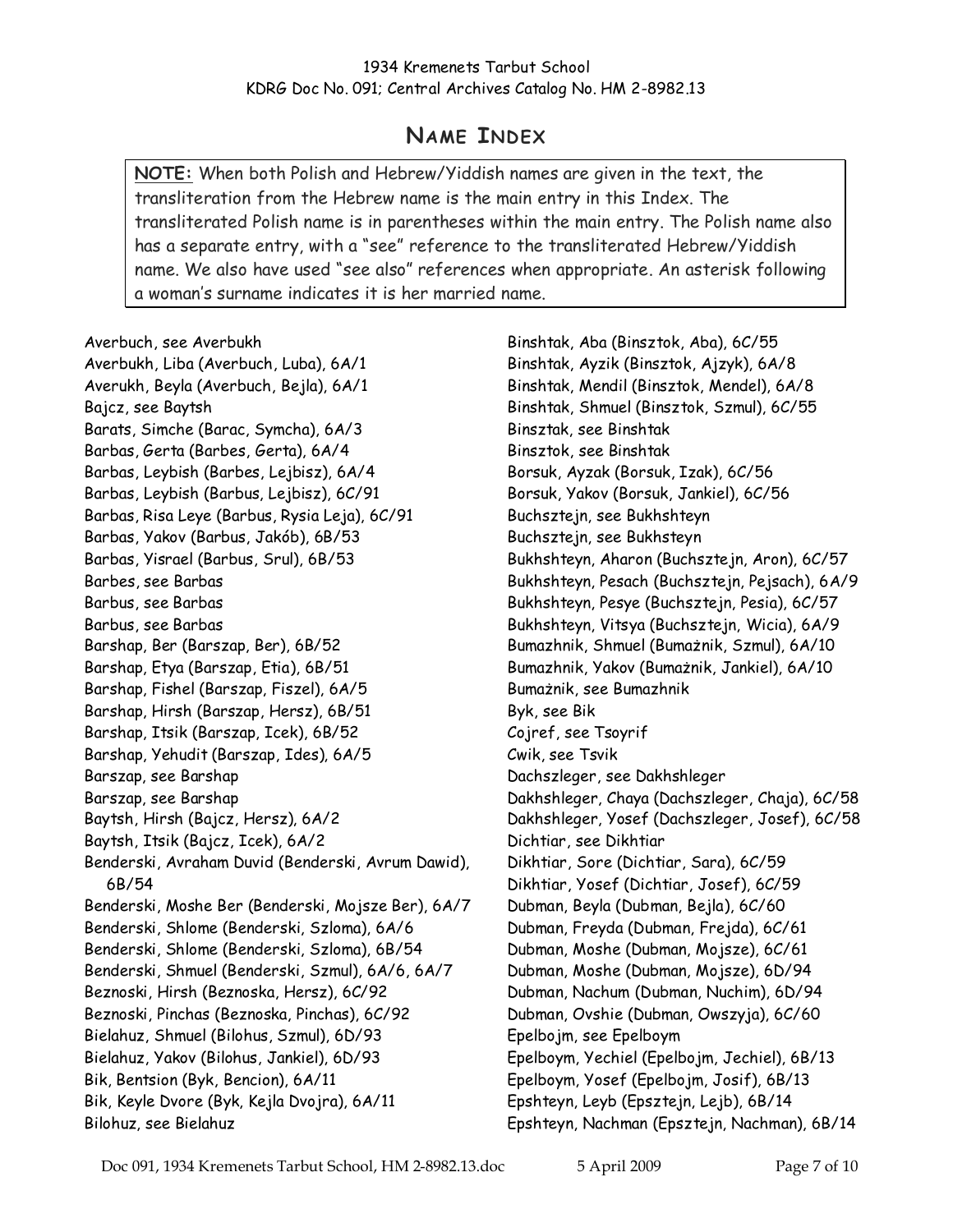Epsztejn, see Epshteyn Fajer, see Fayer Fayer, Aleksander (Fajer, Aleksander), 6B/16 Fayer, Avraham (Fajer, Abram), 6B/15 Fayer, Hirsh (Fajer, Hersz), 6B/15 Fayer, Leyzir (Fajer, Lejzer), 6B/16 Feldman, Avraham (Feldman, Abram), 6B/17 Feldman, Avraham (Feldman, Abram), 6C/62 Feldman, Beril (Feldman, Berel), 6B/17 Feldman, Chayim (Feldman, Chaim), 6C/62 Figler, Asna, 6B/18 Figler, Chayim (Figler, Chaim), 6B/18 Figler, Chayim (Figler, Chaim), 6D/95 Figler, Shaya (Figler, Szaja), 6D/95 Fingerut, Fridel (Fingerut, Fridel), 6B/19 Fingerut, Itschak (Fingerut, Icchok), 6B/19 Fishler, Chaya (Fiszler, Chaja), 7/113a Fishman, Ber (Fiszman, Ber), 6B/21 Fishman, Beyla (Fiszman, Bejla), 6B/20 Fishman, Beyla (Fiszman, Bejla), 6C/63 Fishman, Ovshie (Fiszman, Owsyja), 6C/63 Fishman, Shlome (Fiszman, Szloma), 6B/20 Fishman, Yisrael (Fiszman, Srul), 6B/21 Fiszler, Sore (Fiszler, Sara), 7/113a Fiszman, see Fishman Fiszman, see Fishman Flaksman, Nachum (Flaksman, Nuchim), 6D/96 Flaksman, Zalman (Flaksman, Zalmen), 6D/96 Furman, Chayim (Furman, Chaim), 6D/97 Furman, Nachum (Furman, Nuchim), 6D/97 Galperin, see Halperin Gefilachc, see Gefilakhts Gefilakhts, Volf (Gefilachc, Wolf), 6C/65 Gefilakhts, Zisa (Gefilachc, Zuś), 6C/65 Gejer, see Geyer Gelbach, see Gelbakh Gelbakh, Hinda (Gelbach, Hinda), 6B/24 Gelbakh, Leybish (Gelbach, Lejbysz), 6D/98 Gelbakh, Moshe Hirsh (Gelbach, Mojsze Hersz), 6B/24 Gelbakh, Yenta (Gelbach, Jenta), 6D/98 Geyer, Fridel (Gejer, Fridel), 6B/22 Geyer, Itschak (Gejer, Icchok), 6B/22 Geyer, Meir (Gejer, Mejer), 6B/23 Geyer. Pesye (Gejer, Pesia), 6B/23 Gincberg, see Gintsberg

Gintsberg, Avraham (Gincberg, Abram), 6C/66 Gintsberg, Berish (Gincberg, Bejrisz), 6C/66 Gitelman, Itsik (Gitelman, Icek), 6D/99 Gitelman, Miryam (Gitelman, Marjam), 6D/67 Gitelman, Rachel (Gitelman, Rachel), 6D/99 Gitelman, Yisrael (Gitelman, Srul), 6D/67 Gochsztejn, see Hakhshteyn Golcman, see Holtsman Grinshteyn, Avraham (Grinsztejn, Abram), 6D/68 Grinshteyn, Mordekhay (Grinsztejn, Mordchaj), 6D/68 Grinsztejn, see Grinshteyn Grobshteyn, Shumya (Grobsztejn, Szumia), 6D/100 Grobshteyn, Yosef (Grobsztejn, Josef), 6D/100 Grobsztejn, see Grobshteyn Hafman, Hirts (Hopman, Herc), 6B/26 Hafman, Mendil (Hopman, Mendel), 6B/26 Hakhgilerinter, Hirsh (Hochgelernter, Hersz), 6D/101 Hakhgilerinter, Yakov (Hochgelernter, Jankiel), 6D/101 Hakhshteyn, Etil (Gochsztejn, Etla), 6D/69 Hakhshteyn, Ozer (Gochsztejn, Ojzer), 6D/69 Halperin, Reyzil (Galperin, Rejzla), 6C/64 Halperin, Yosef (Galperin, Jósef), 6C/64 Hochgelernter, see Hakhgilerinter Holts, Chayim Hirsh (Holc, Chaim Hersz), 6D/70 Holts, Shmuel (Holc, Szmul), 6D/70 Holtsman, Hirsh (Golcman, Hersz), 6B/25 Holtsman, Leye (Golcman, Leja), 6B/25 Idises, Shamay (Idises, Szamaj), 6A/27 Idises, Sore (Idises, Sara), 6A/27 Jaduszliwer, see Yadushliver Kabcan, see Kavstan Kac, see Katz Kagan, Leyb (Kagan, Lejb), 6D/105 Kagan, Yosef (Kagan, Josef), 6D/105 Kajzer, see Kayzer Kaplan, Ita (Kaplan, Ita), 6D/106 Kaplan, Moshe (Kaplan, Mojsze), 6D/106 Katz, Efraim (Kac, Efraim), 6D/104 Katz, Leyzir (Kac, Lejzer), 6D/103 Katz, Mordekhay (Kac, Mordche), 6D/104 Katz, Mordekhay (Kac, Mordko), 6D/103 Kavstan, Chava (Kabcan, Chawa), 6D/102 Kavstan, Hirsh (Kabcan, Hersz), 6D/102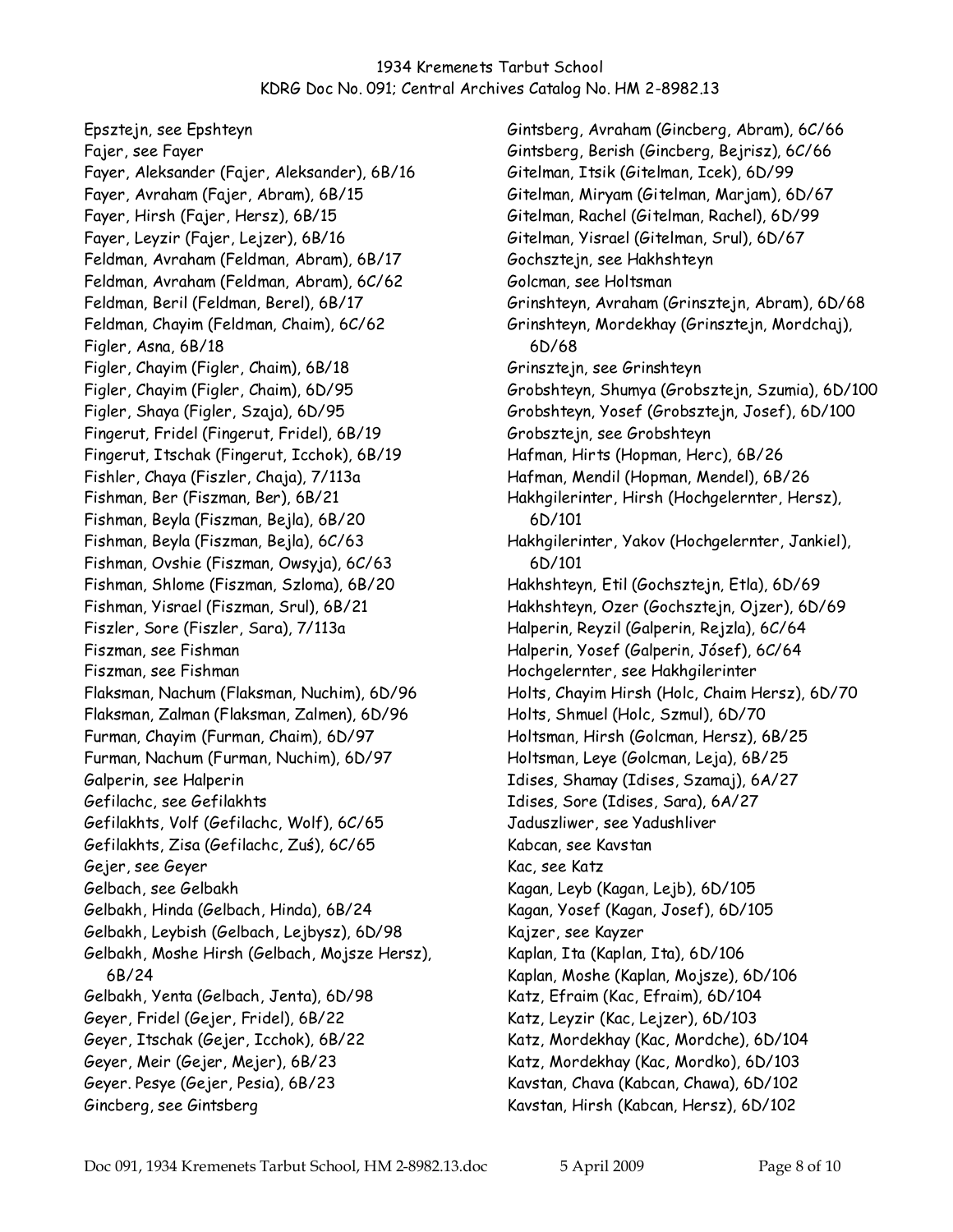Kayzer, Mikhel (Kajzer, Mechel), 6B/37 Kayzer, Yakov (Kajzer, Jakób), 6B/37 Kesler, Beyla (Kesler, Bejla), 6D/106a Kesler, Yosef (Kesler, Josef), 6D/106a Klejner, see Kleyner Kleyner, Aleksander (Klejner, Aleksander), 6A/29 Kleyner, Hirsh (Klejner, Hersz), 6A/29 Koltun, Anshil (Koltun, Anszel), 6D/107 Koltun, Avraham (Koltun, Abram), 6D/71 Koltun, Basya (Koltun, Basia), 6D/71 Koltun, Ester (Koltun, Estera), 6D/107 Krejzelman, see Kreyzelman Kreyzelman, Leyb (Krejzelman, Lejb), 6D/72 Kreyzelman, Malke (Krejzelman, Malka), 6D/72 Kugel, Chayim (Kugel, Chaim), 6D/108 Kugel, Yosef Ber (Kugel, Josef Ber), 6D/108 Lerner, Chayim (Lerner, Chaim), 6D/73 Lerner, Manis (Lerner, Manes), 6D/73 Lichtensztejn, see Likhtenshteyn Likhtenshteyn, Chayim (Lichtensztejn, Chaim), 6A/31 Likhtenshteyn, Tsalel (Lichtensztejn, Calel), 6A/31 Livak, Mendil (Livak, Mendel), 6A/32 Livak, Moshe (Livak, Mojsze), 6A/32 Lizer, Beril (Lizer, Berl), 6D/74 Lizer, Chaya (Lizer, Chaja), 6D/74 Matovicka, see Matovitska Matovitska, Reyzil (Matovicka, Rejzel), 6D/75 Matovitska, Shlome (Matovicka, Szloma), 6D/75 Mejstelman, see Meystelman Melamed, Hirsh (Melamed, Hersz), 6D/77 Melamed, Zalman (Melamed, Zalman), 6D/77 Meystelman, Aharon (Mejstelman, Aron), 6D/76 Meystelman, Moshe (Mejstelman, Mojzesz), 6D/76 Mover, Yakov (Mower, Jankiel), 7/109 Mover, Yosef (Mower, Josef), 7/109 Mower, see Mover Mozes, Fayvish (Mozes, Fajwusz), 6D/78 Pesis, Ayzik (Pesis, Ajzyk), 6D/79 Pesis, Bentsion (Pesis, Bencion), 6D/79 Pizenholc, see Pizenholts Pizenholts, Hirsh (Pizenholc, Hirsz), 7/111 Pizenholts, Moshe (Pizenholc, Mojsze), 7/111 Pizniurek, Avraham (Pizniurik, Abram), 7/110 Pizniurek, Beril (Pizniurik, Berl), 7/110 Pizniurik, see Pizniurek Plem, Ovshie (Plem, Owszyja), 6A/33

Plem, Shmuel (Plem, Szmul), 6A/33 Pojzner, see Poyzner Pojzner, see Poyzner Poler, Anshil (Poler, Anszel), 6A/35 Poler, Yakov (Poler, Jankiel), 6A/35 Portnoj, see Portnoy Portnoy, Beyla (Portnoj, Bejla), 6A/35a Portnoy, Fishel (Portnoj, Fiszel), 6A/35a Portnoy, Fishel (Portnoj, Fiszel), 6D/80 Portnoy, Shabtay (Portnoj, Szabsaj), 6D/80 Poyzner, Avraham (Pojzner, Abram), 6A/34 Poyzner, Avraham (Pojzner, Abram), 7/112 Poyzner, Nechame (Pojzner, Nechama), 6A/34 Poyzner, Tsvi (Pojzner, Cwi), 7/112 Rader, Yosef (Rader, Jósef), 6A/36 Rader, Zisa (Rader, Zuś), 6A/36 Rapapart, Chana (Rapoport, Chana), 6B/38 Rapapart, Chaya (Rapaport, Chaja), 6B/38 Rapaport, see Rapapart Ridiker, Lazer (Ridiker, Luzor), 6D/81 Ridiker, Vulf (Ridiker, Wolf), 6D/81 Rivitsh, Arye (Riwicz, Arje), 6C/82 Rivitsh, Shlome (Riwicz, Szloma), 6C/82 Riwicz, see Rivitsh Rojch, see Roykh Roykh, Duvid (Rojch, Dawid), 6B/39 Roykh, Shalom (Rojch, Szulim), 6B/39 Sandesberg, Binyamin (Sandesberg, Benjamin), 6A/30 Sandesberg, Yitschak (Sandesberg, Iccok), 6A/30 Sarser, Groynim (Sarser, Grojnem), 6C/83 Sarser, Perets (Sarser, Perec), 6C/83 Shapaval, Itsik (Szapoval, Icek), 6B/41 Shapaval, Moshe (Szapoval, Mojsze), 6B/41 Shapinka, Melekh (Szapinka, Melech), 6B/40 Shapinka, Moshe (Szapinko, Mojsze), 6C/84 Shapinka, Pinchas (Szapinko, Pinchas), 6C/84 Shapinka, Yisrael (Szapinka, Srul), 6B/40 Shapiro, Alter (Szapiro, Alter), 6C/85 Shapiro, Barukh (Shapiro, Baruch), 6C/85 Shekhter, Duvid (Szechter, Dawid), 6C/86 Shekhter, Yosef (Szechter, Jósef), 6C/86 Sher, Akiva (Szer, Akiba), 6B/44 Sher, Shmuel (Szer, Szmul), 6B/44 Sheynker, Moshe (Szejnkier, Mojsze), 6B/42 Sheynker, Shmeril (Szejnkier, Szmerel), 6B/42